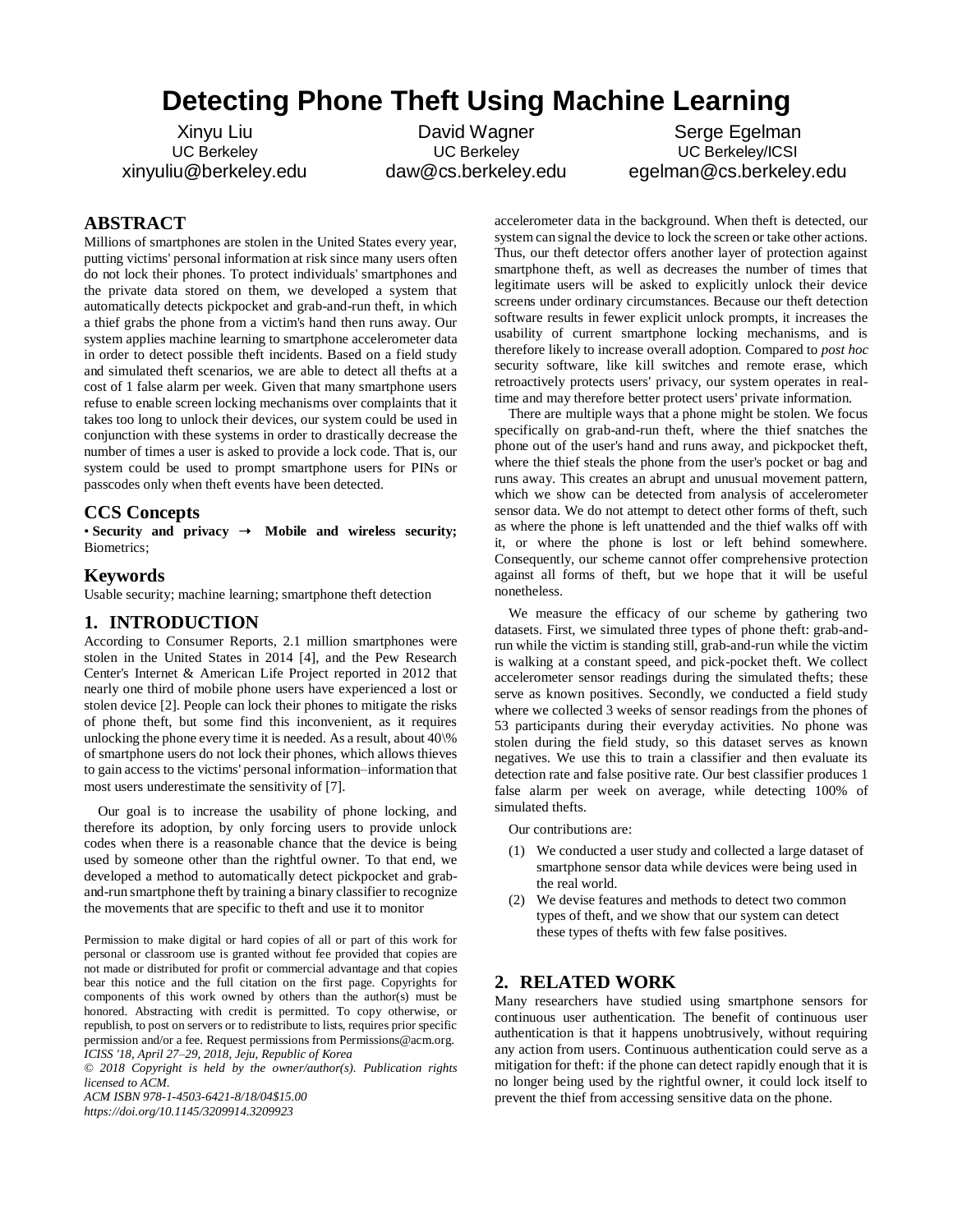One approach is to use smartphone accelerometer data for gait recognition. These systems often extract some features from the sensor data and then apply machine learning. Derawi et al. achieved an equal error rate of 20% [5]. "Equal error rate" is a measure of accuracy where the system is tuned so the false accept rate and false reject rates are equal, and then that error rate is reported. Primo et al. show that accelerometer-based gait authentication is somewhat dependent on the position in which the phone is held, which is a challenge for deploying gait authentication outside of a laboratory environment [13]. They showed how to infer the position of the phone (in the person's hand vs. in a pocket) with 85% accuracy, and they showed how to use this information to increase the accuracy of user authentication to 70–80%. They do not report performance as equal error rate. Juefei-Xu et al. show that the pace at which people walk also affects the sensor readings, and it is possible to improve accuracy by first identifying the pace at which the user is walking, then using a model tailored towards that pace [10]. Their system achieved an equal error rate of 4–8% (depending on the pace); or a false reject rate of 0.5–5% at a false accept rate of 0.1%. Kwapisz et al. generalized gait authentication to cover not just walking but also jogging and ascending and descending stairs [11] and achieved false reject rates of 10–15% at a false accept rate of about 5%.

 It is not clear whether gait recognition is sufficient on its own for deployable user authentication. One limitation is that it can only attempt to authenticate the user while the user is walking; when the user is still, it cannot infer user identity. Another limitation is that the error rate is still fairly high: if the classifier is run continuously, once per second, even a false reject rate as low as 0.5% will cause hundreds or thousands of false rejections per week. Thus, gait recognition might need to be combined with other methods to yield a deployable defense against theft.

 Our work builds on the methods previous researchers have used to process sensor data and extract features. The accelerometer sensor provides raw data in the form of X, Y, Z accelerations; it is useful to also compute the magnitude  $M = \sqrt{X^2 + Y^2 + Z^2}$  of the acceleration, as that is independent of the direction of the acceleration. Prior papers have used several methods for cleaning the raw accelerometer data, including interpolation and re-sampling to deal with irregularly sampled data and a weighted moving average filter to mitigate sensor noise. These schemes typically divide the resulting time series into windows, each window containing about a second of sensor data. For instance, Primo et al. used overlapping windows, with each window containing 100 samples and having an overlap of 50 samples with the next window; Derawi et al. and Juefei-Xu et al. used non-overlapping windows, which were about 1 second in width. Derawi et al. and Juefei-Xu et al. used the sensor readings as the features, while Primo et al. and Kwapisz et al. computed hand-crafted features from the readings, where each feature records a summary statistic on the sensor readings in the window (e.g., mean, minimum, maximum, standard deviation, number of zero crossings, etc.).

 Feng et al. investigated using the unique way the user picks up their phone as a biometric for user authentication [8]. They achieved an equal error rate of 6–7%. They used the smartphone accelerometer, gyroscope, and magnetometer; in our work, we avoid the gyroscope sensor, as its power consumption is significantly higher than the accelerometer, and therefore is currently not a practical solution for continuous authentication.

 Mare et al. developed a continuous authentication system where the user wears a smartwatch or bracelet, which is used to authenticate the user to their computer [12]. Their continuous authentication scheme works well and could plausibly be used to authenticate to a smartphone, but it requires users to wear a bracelet; in contrast, we seek solutions that do not require the user to carry or wear any additional devices.

 The most closely related work is by Chang et al., who used the way that each person took their phone out of their bag or pocket as a form of biometric authentication [3]. They use accelerometer and gyroscope data to detect when the user picks up their phone, and then they apply dynamic time warping and boosting to determine whether the pickup motion matches known templates from the owner of the phone. Their system achieves a 10% false positive rate and a 5.5% false negative rate, which are relatively high, considering that users may pick up their phones dozens of times each day.

 The prior work focuses on authenticating the user. In contrast, we take a different approach: we attempt to detect the specific motion pattern that occurs during a grab-and-run or pickpocket theft. The benefit of biometric authentication is that it provides a comprehensive way to detect theft, regardless of the way the phone was stolen; however, as summarized above, the false positive rates of existing schemes are fairly high. Our scheme is limited to detecting two particular types of theft, but achieves far lower false positive rates. Our classifier is also user-independent and does not require obtaining training data from each user; we use the same classifier for all users.

# **3. METHODOLOGY**

In this section, we describe the data collection software, which we used to gather positive and negative data for our training and test sets as well as the feature extraction scheme, and other classifier design decisions.

# **3.1 Data Collection**

#### *3.1.1 Software*

We used an Android application to record data from the smartphone's 3-axis accelerometer, which then encrypted it and stored it in the cloud. We acquired sensor data at the highest sampling rate supported by the phone using SENSOR\_DELAY\_FASTEST [1]. On most devices, including the one we used for the simulated theft experiment, the sampling rate is 100 Hz.

#### *3.1.2 Simulated Theft Experiment*

Because data from real thefts is hard to obtain, we simulated three types of common smartphone theft scenarios, based on campus police alerts that we receive, with one researcher acting as a smartphone user and another one playing the role of a thief. The three theft scenarios are as follows:

- (1) The user stands still and holds the phone with one hand as she is using the device, for instance reading a text; the thief approaches from behind, grabs the phone with both hands and runs away in the forward direction.
- (2) The user holds the phone in front of her with one hand while walking at a constant speed; the thief approaches from behind, grabs the phone with both hands and runs away in the forward direction.
- (3) The third scenario simulates pick-pocket thefts. The user places the phone in the back pocket of their pants and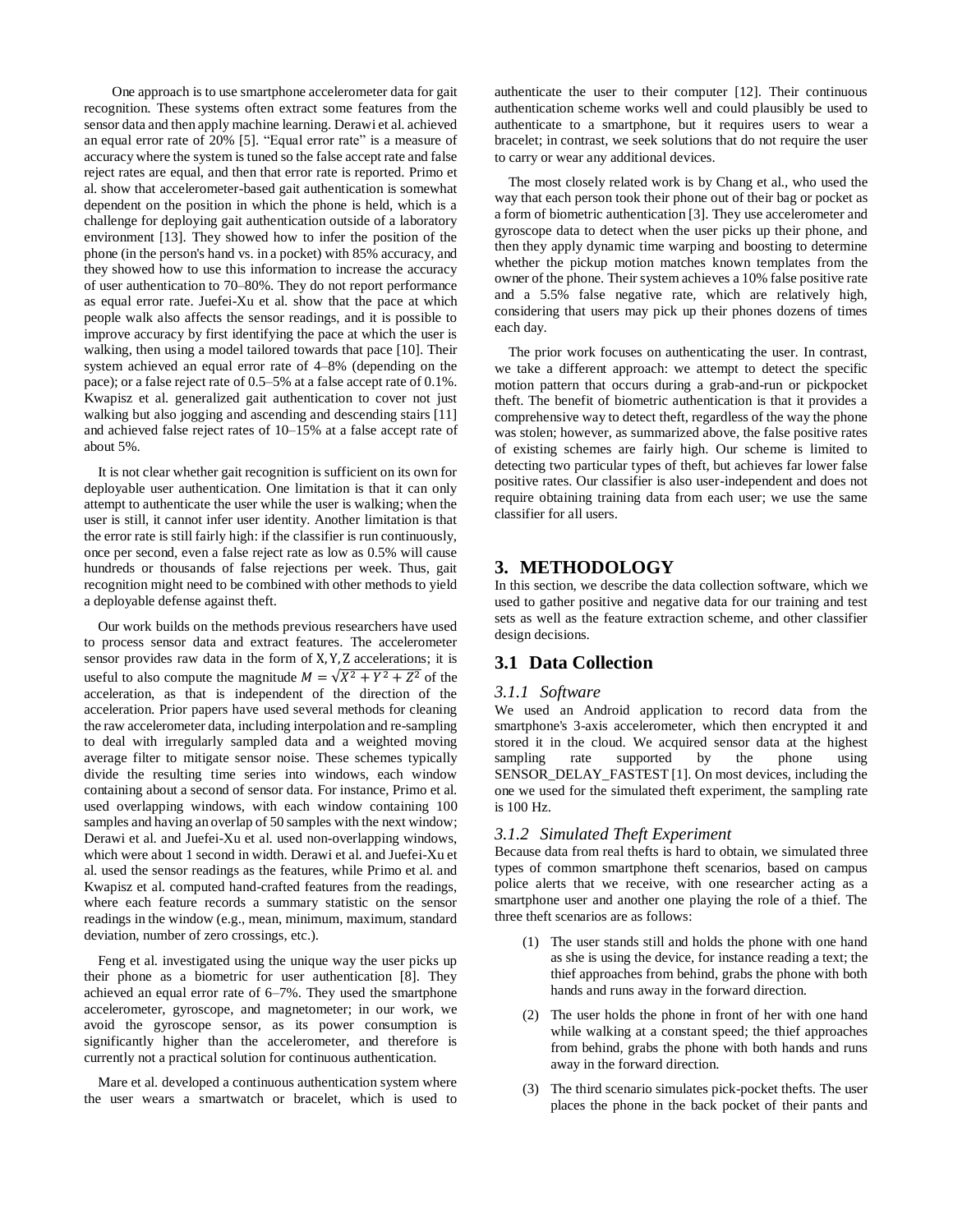stands still; the thief approaches from behind, steals the phone from user's pocket and runs away in the forward direction.

We collect 40 instances of each scenario, for a total of 120 trials. Data collection was split across four sessions, each consisting of 10 trials per scenario, with different researchers acting as the victim and thief in these sessions. We ran the experiment on flat ground in an open space, so the experiment was not interrupted. We also made sure that the thief ran at least 40 feet after gaining possession of the victim's phone. We used a Nexus 5X smartphone (InvenSense MPU6515 embedded accelerometer) with Android version 7.1.1 for data collection in our simulated theft experiment. Figure 1 plots one example of accelerometer readings from a single simulated theft. We collected an additional set of 120 trials, 40 instances from each scenario using a Nexus 6P smartphone with Android version 6.0.1 to demonstrate our classifier can generalize to different smartphone models.



**Figure 1. The X, Y, Z and magnitude of acceleration, respectively, from one simulated theft instance.**



**Figure 2. The X, Y, Z and magnitude of acceleration, respectively, during normal usage at an arbitrary time period.**

#### *3.1.3 Field Study*

We performed a field study to gather data from ordinary smartphone users while they perform everyday activities, including walking, running, driving, possibly exercising, and anything else that occurred during their lives over the field study period. We obtained approval from the University of California, Berkeley IRB (Institutional Review Board) for this study. The study was conducted in the Bay Area of the United States from September to December 2016. None of the participants experienced a phone theft during the study interval, so we were able to use the accelerometer data collected from the user study as negative samples for our machine learning algorithms (i.e., instances of non-theft activity).

 We posted a recruitment advertisement on Craigslist in September 2016. We only recruited participants who used an Android smartphone with version 5.0 and above. After obtaining their consent, we installed our data collection application on their phones and collected data for a three-week period. The application ran in the background and collected accelerometer sensor readings continuously, 24 hours a day. We contacted participants weekly to make sure their phones were functioning correctly and troubleshoot any data collection issues. Each participant was paid \$150 for their participation.

The study was divided across 3 rounds; each round lasted 3 consecutive weeks. A total of 55 participants were recruited, and 53 out of the 55 subjects completed the study. In the first round, 2 of the 18 participants did not complete the study. Detailed demographic information about the participants of this user study is listed in Table 1. In aggregate, they used 21 different smartphone models from 6 different manufacturers and 8 different Android versions. This ensures the dataset containing diverse devices, and the classifiers are not specific to a particular type of smartphone or Android version. We also asked participants how they typically carried their phone, when it was not in their hands; 33 reported keeping it in their pockets, 9 in their purses, 12 in multiple locations (e.g., pocket or purse, pocket or backpack), and 1 did not respond. During the study, the subjects carried their phones while performing daily activities, for example walking, driving, running and possibly exercising. Data from a wide variety of real-world activities ensures the generalizability of the classifiers trained on it.

**Table 1. Participants' demographic information.**

|                | Male | Female | <b>Age 20-</b><br>29 | 30-39 | $40+$ |
|----------------|------|--------|----------------------|-------|-------|
| R1             |      | 11     |                      | 6     |       |
| R <sub>2</sub> | 10   | 8      |                      |       |       |
| R3             | 11   | 8      |                      |       | 6     |
| <b>Total</b>   | 26   | 27     | 24                   | 17    | 12    |

# **3.2 Feature Extraction**

Our theft scenarios all involved a sudden movement of the phone, which causes a large acceleration. Therefore, as a first filtering step, we filtered the data to focus on times near when a large motion occurs. In particular, our classifier is activated when the magnitude of acceleration *M* exceeds  $40 \frac{m}{s^2}$ . We extract a one-second window before the activation time and a  $n$ -second window after the activation time, compute features on each of these windows, and use them for classification. We vary  $n$  from 1 to 7 to obtain the best classification accuracy. We chose a threshold of 40  $m/s^2$  as all of our simulated thefts experienced accelerations exceeding that threshold when the phone was initially grabbed by the thief.

 We first identified 16 candidate features, 8 features for each of the two windows. In particular, we computed the minimum, maximum, mean, standard deviation, root mean square, arc length, product of arc length and standard deviation, and mean absolute value, each computed on the magnitude values  $(M)$  within the window. We chose to only compute these features on the magnitude of the acceleration, and not the  $X$ ,  $Y$  and  $Z$  components, because the magnitude is non-directional and thus more robust to changes in the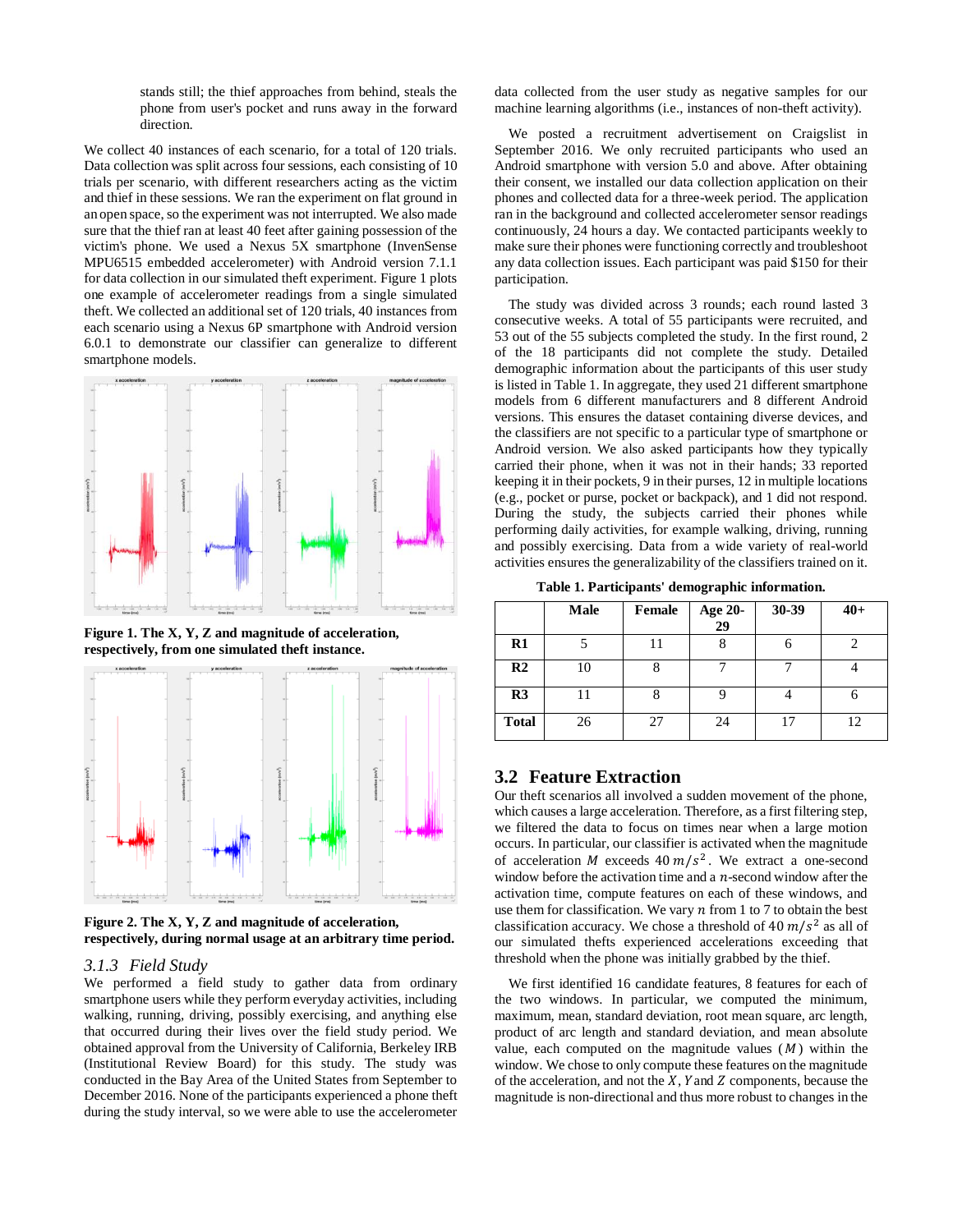orientation of the phone. We then visualized the distribution of these features for the two classes and applied feature selection techniques to choose a subset of features that yield good performance. We removed the minimum and mean absolute value from the feature list because removing them did not affect the performance of the classifiers. As a result, we extract a 12 dimensional feature vector, 6 features from the before-window and 6 from the after-window, every time the detector is triggered.

Let  $M_1, \ldots, M_k$  denote the time series of acceleration magnitudes within the window. The features are computed as follows:

- *Maximum*: the maximum value of the magnitude within the window, i.e.,  $max(M_1, ..., M_k)$ .
- *Mean*: the average value of magnitude in a window, i.e.,  $\overline{M} = (M_1 + \cdots + M_k)/k.$
- *Standard deviation*: the standard deviation of magnitude values in a window, i.e.,  $(\sum_{i=1}^{k} (M_i - \overline{M})^2)$  $_{i=1}^{k}(M_i-\overline{M})^2)^{1/2}/(k-\overline{M})^2$  $1)^{1/2}$ .
- *Root mean square*: the RMS of magnitude values in a window, i.e.,  $(M_1^2 + \cdots + M_k^2)^{1/2} / k^{1/2}$ .
- Arc length: the average of the absolute differences between all adjacent magnitude values in a window, i.e.,  $(|M_2 - M_1| + |M_3 - M_2| + \cdots + |M_k - M_{k-1}|)$ /  $(k - 1)$ . Intuitively, this captures the average of the first derivative of the acceleration.
- *Product of arc length and standard deviation*: the product of the two feature values.

 Because the accelerometer sensor reports readings in the same units on all Android phones, and because our features are relatively simple, we believe these features capture fundamental, deviceindependent characteristics of the motion rather than anything specific to the particular device used for data capture (e.g., in contrast to the hardware-based differences documented by Dey et al. [6]).

 We obtained 120 positive instances from the 120 simulated thefts collected on a Nexus 5X. After applying the  $40 \frac{m}{s^2}$  threshold, we obtained approximately 248,000 negative samples from the data collected in the field study. We then applied Boolean classification techniques to this data set. We also obtained an additional data set of 120 positive instances from the 120 simulated thefts collected on a Nexus 6P. We used this additional data set to test the generalizability of our theft detector.

#### **3.3 Machine Learning Algorithms**

We evaluate three standard machine learning algorithms: linear SVM, logistic regression and random forests. Because we have many more negative samples than positive ones, we tried different settings for class weights to weight positive instances more highly than negative ones. We also evaluated different window sizes for the after-window. We found that a 2-second after-window yielded better accuracy than a 1-second after-window since 2-second windows encapsulate more complete acceleration information about the motions, and larger window sizes did not offer much improvement. Therefore, all of our experiments use a 1-second before-window and a 2-second after-window. We partitioned the entire dataset, which consists of 120 positive samples and approximately 248,000 negative samples, into training and test sets with 7:3 ratio. Then we trained the classifiers on the training set and reported the prediction results of the test set.

#### **4. RESULTS**

Among the three classifiers, logistic regression performs the best. Confusion matrices for logistic regression, random forests, and a linear SVM are shown in Table 2. The logistic regression classifier has a false positive rate of 0.09%. Given that the field study involved 53\*3=159 person-weeks of data, and the logistic regression would report 248,000\*0.09%=223 false positives (the number of samples extracted from the field study data times the false positive rate). Thus, on average, users would receive 223/159≈1.4 false alarms every week, and a true positive rate of 100%. The random forests classifier has an even lower false positive rate ( $\approx$ 1 false alarm per month), but only detects 60% of the thefts.

 Only a small fraction of predicted positives will actually be theft, but we expect this will be acceptable due to the relatively low cost of false positives: it means users will have to unlock their phones one extra time per week, which will likely be tolerable. We report the false positive rate rather than precision, because the false positive rate is easily interpretable and not sensitive to the rate at which theft occurs. The precision is sensitive to the number of simulated thefts included in the dataset, which might not match the number of actual thefts that are likely to occur over a given period of time.

 We also tested our classifiers on a set of 120 positive data points collected using a Nexus 6P. A detection rate of 98.3% indicates that our detector works on other smartphone models.

 To get a better understanding of why our classifier is successful, we computed feature rankings to find the most predictive features. For logistic regression, we used standardized coefficients as the feature importance score: the score for feature *i* is  $|\alpha_i| \cdot \sigma_i$ , where  $\alpha_i$ , is the coefficient for feature  $i$  in the logistic regression model, and  $\sigma_i$  is the standard deviation of feature *i* in the training set. In addition, we computed the 95% confidence intervals for all standardized coefficients using 50 epochs of the entire data set. The feature importance scores and their 95% confidence intervals for the logistic regression classifier are listed in Table 3. The most discriminative features are the root mean square and mean of the before-window, the root mean square and mean of the afterwindow, and the standard deviation of the after-window. Plotting a histogram of feature values (see Figures 3 and 4), we can see that those features do appear to provide good discrimination.

**Table 2. Confusion matrices for a logistic regression classifier (at top; with class weights 1:200), random forests classifier (middle; class weights 1:5000), and a linear SVM classifier (bottom; class weights 1:1000).**

|                      | <b>Predicted Negative</b> | <b>Predicted Positive</b> |
|----------------------|---------------------------|---------------------------|
| <b>True Negative</b> | 74446                     | 72                        |
| <b>True Positive</b> |                           | 37                        |
|                      | <b>Predicted Negative</b> | <b>Predicted Positive</b> |
| <b>True Negative</b> | 74503                     | 15                        |
| <b>True Positive</b> | 14                        | 23                        |
|                      | <b>Predicted Negative</b> | <b>Predicted Positive</b> |
| <b>True Negative</b> | 74501                     | 17                        |
| <b>True Positive</b> | 17                        | 20                        |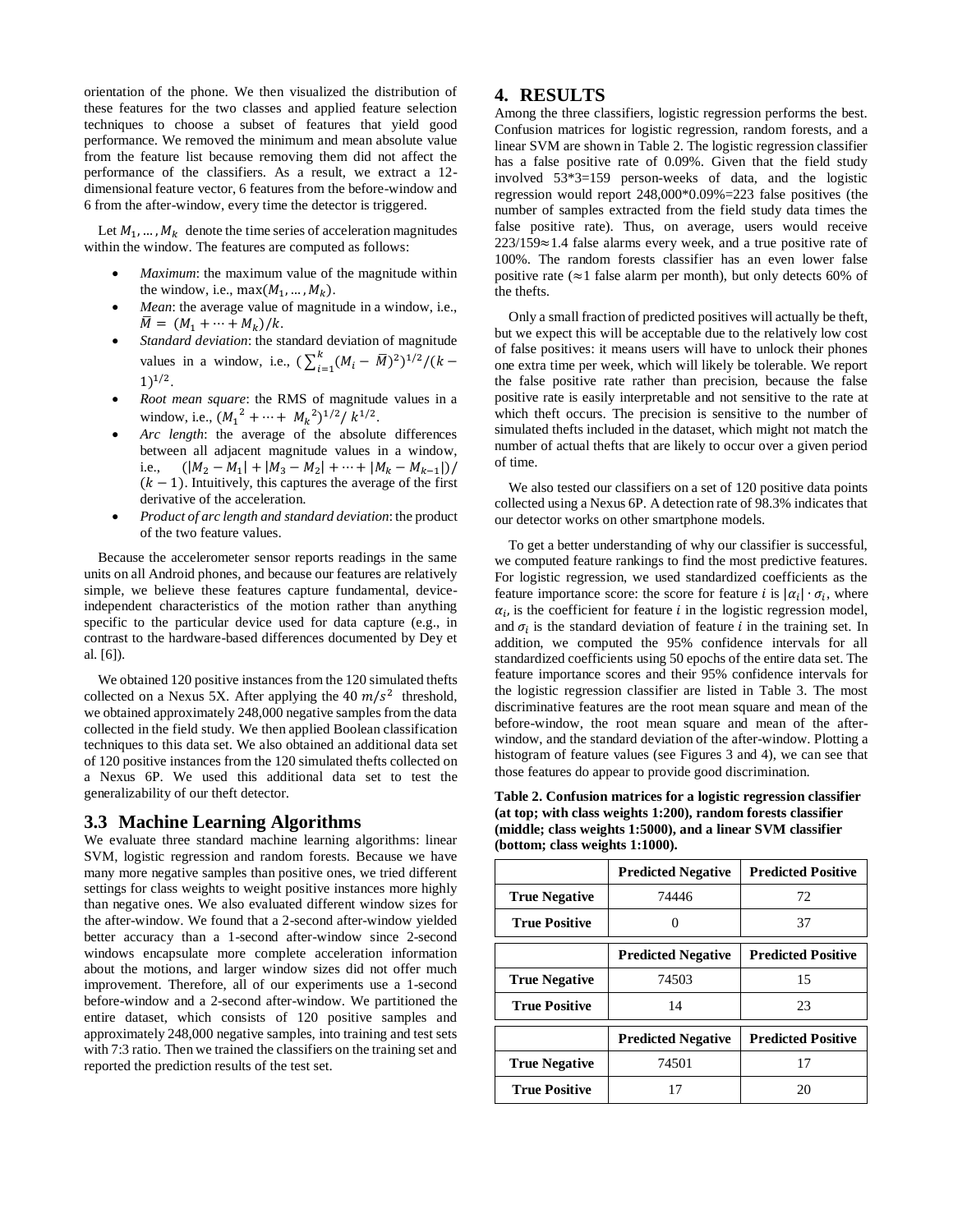**Table 3. Feature importances and their 95% confidence intervals for logistic regression. (b) denotes the features extracted from the 1s window before the 40-spike; (a) denotes the features extracted from the 2s window after the 40-spike.**

| Feature                | <b>Feature Importance</b>                   |  |
|------------------------|---------------------------------------------|--|
| Root mean square (b)   | 143.8786849 (± 0.08714717)                  |  |
| Mean (b)               | $129.8910092 \left( \pm 0.08033373 \right)$ |  |
| Root mean square (a)   | 93.8382532 ( $\pm$ 0.04439512)              |  |
| Mean $(a)$             | 88.1273891 ( $\pm$ 0.03972303)              |  |
| Standard deviation (a) | $66.7204655$ ( $\pm$ 0.02228971)            |  |
| Standard deviation (b) | $47.7685313 \ (\pm 0.03349549)$             |  |
| Arc length (a)         | 27.3736785 ( $\pm$ 0.01463394)              |  |
| Maximum (b)            | $2.73231469 \left( \pm 0.00041407 \right)$  |  |
| Arc length $*$ SD (a)  | $2.69875036 \left( \pm 0.00097762 \right)$  |  |
| Arc length (b)         | $1.16578948 \left( \pm 0.00855526 \right)$  |  |
| Maximum (a)            | $0.05985700 \ (\pm 0.00065551)$             |  |
| Arc length $*$ SD (b)  | $0.04950325 \left( \pm 0.00090281 \right)$  |  |

 We also rank the features for the random forests classifier using scikit-learn's feature importance score, which estimates the relative importance of the features by computing the expected fraction of the samples they contribute to. Thus the higher in the tree, the more important the feature is [14]. We also computed the 95% confidence intervals for all feature importance scores using 50 epochs of the entire data set. The resulting feature importance scores and their 95% confidence intervals for the random forests classifier are listed in Table 4.

 To compare the performance of random forests and logistic regression, we fine tuned the class weights for the logistic regression classifier to lower its true positive rate until it is approximately the same as the random forests classifier, then we compared the number of false positive instances of the two classifiers. We find that logistic regression has 14 false positive instances at a 67% true positive rate (25 true positive instances), while random forests has 15 false positive instances at a 62% true positive rate (23 true positive instances). Thus the performance of the two classifiers seems comparable in this regime. The advantage of logistic regression is that we found adjusting class weights was more effective at controlling the false-positive/false-negative tradeoff for the logistic regression classifier. The Receiver Operating Characteristic (ROC) curves for the logistic regression and random forests classifiers are shown in Figure 5.

# **5. CONCLUSION**

In this work, we demonstrate that accelerometer data is enough to detect some common forms of smartphone theft, such as pickpocket and grab-and-run, without sacrificing usability by inundating the user with false alarms. It is remarkable that machine learning is so effective and can detect 100% of our simulated thefts. We suspect that this is because the kinds of thefts we consider here involve a rapid jerking motion followed by the thief running away, which induces a unique pattern in the accelerometer sensor readings.

**Table 4. Feature importances and their 95% confidence intervals for random forests. (b) denotes the features extracted from the 1s window before the 40-spike; (a) denotes the features extracted from the 2s window after the 40-spike.**

| <b>Feature</b>         | <b>Feature Importance</b>                  |  |
|------------------------|--------------------------------------------|--|
| Root mean square (a)   | $0.24251892 \ (\pm 0.00734018)$            |  |
| Mean $(a)$             | $0.19351276 \left( \pm 0.00685086 \right)$ |  |
| Standard deviation (a) | $0.17634030 \left( \pm 0.00601571 \right)$ |  |
| Maximum (a)            | $0.10975278 \left( \pm 0.00480411 \right)$ |  |
| Arc length $*$ SD (a)  | $0.07541471 (\pm 0.00382659)$              |  |
| Arc length (a)         | $0.04821400 (+0.00264303)$                 |  |
| Maximum (b)            | $0.04740376 \, (\pm 0.00172894)$           |  |
| Arc length $*$ SD (b)  | $0.03291854 \left( \pm 0.00128944 \right)$ |  |
| Standard deviation (b) | $0.02828350 \left( \pm 0.00115971 \right)$ |  |
| Arc length (b)         | $0.02072662 \left( \pm 0.00103551 \right)$ |  |
| Root mean square (b)   | $0.01544474 \left( \pm 0.00078121 \right)$ |  |
| Mean (b)               | $0.00946937 \left( \pm 0.00077147 \right)$ |  |
|                        |                                            |  |

 We envision that a smartphone could run our classifier continuously and automatically lock the phone whenever a theft is suspected. We expect that the inconvenience of unlocking the phone once more per week would be tolerable, and might not even be noticed by users. If combined with other heuristics to reduce the false positive rate further (e.g., the phone is not unlocked within a short period after the suspected theft; the phone moves to some new location it has never been before), it might be possible to notify the owner or take other measures as well, when a theft is detected.

 As mentioned earlier, 40% of smartphone users do not lock their phone with a PIN or passcode [7, 9], so currently thieves have full access to the personal data of these users. We envision our solution would help protect those users: if a suspected theft is detected, the phone could lock itself so it requires a PIN or passcode to unlock; this way, users would only need to enter a PIN or passcode about once a week, rather than every time they want to use the phone. For the 60% of smartphone users who do have a PIN or passcode enabled, our scheme might have less benefit. Because the phone can immediately detect the theft and lock itself, it prevents thieves who grab the phone while it is unlocked from accessing the user's data, but it is unnecessary against thieves who steal the phone while it is locked (e.g., pickpocket theft). Our scheme might also be helpful for finding the stolen phone: if a suspected theft is detected, the phone could enable GPS, start tracking its location, upload its location to a cloud server in real-time, and continue until the phone is unlocked (if the user has not already enabled a "find my phone'' feature).

 We expect that our solution would have negligible impact on battery life and phone performance. Modern phones support batched accelerometer sensing, where the accelerometer hardware buffers sensor readings, so the application CPU only has to wake up to read sensor data when the buffer is full. As a result, it is possible to record accelerometer sensor values at high sampling rates with negligible power draw. Moreover, thanks to the prefiltering (the  $40 \frac{m}{s^2}$  threshold), we only need to apply the classifier on a tiny fraction of time windows (only about 10 times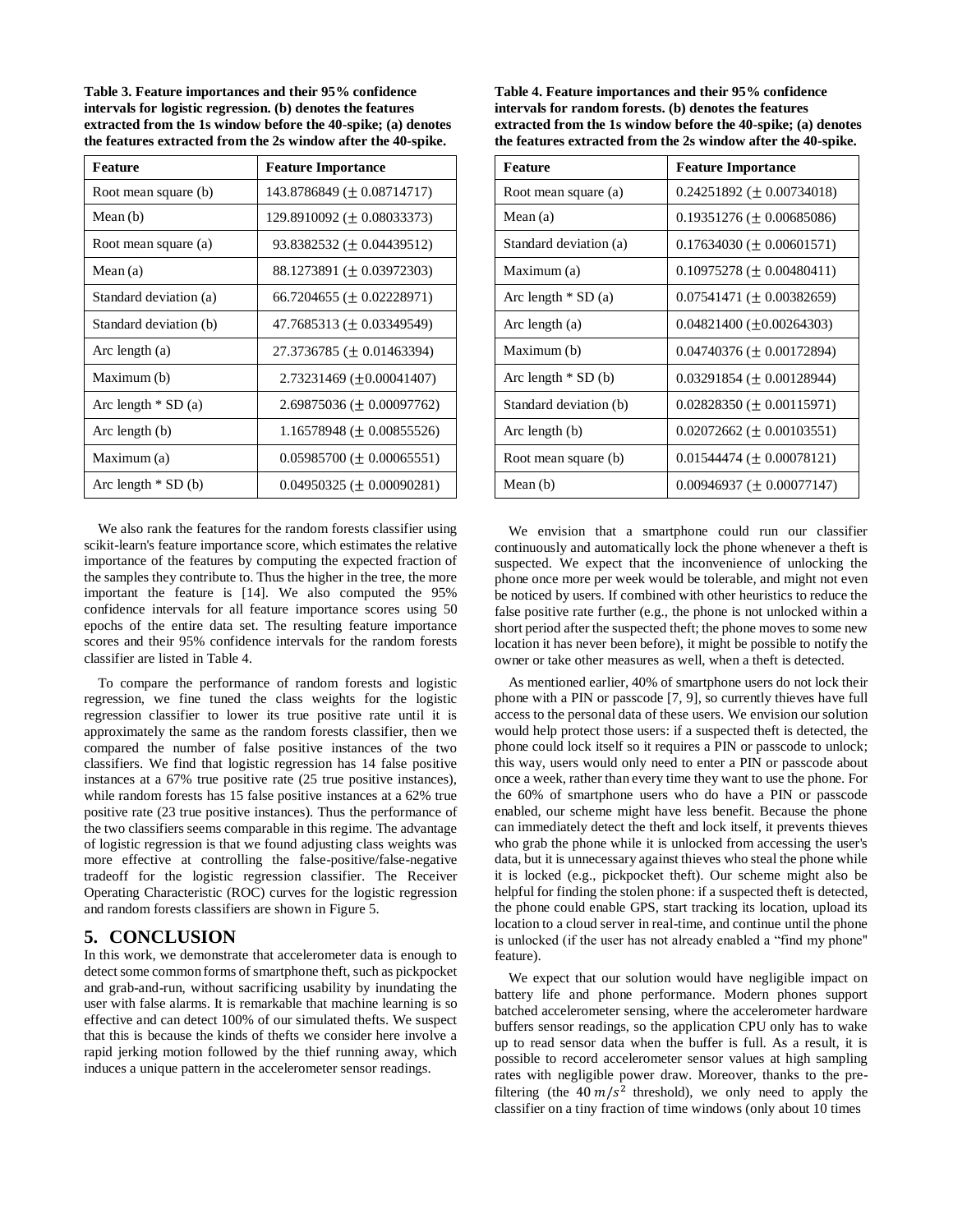

**Figure 3. Histogram for each of the 6 features for the 1-second**  window before the  $40 \, m/s^2$  spike. The features are listed in **the order presented in Section 3.2, e.g., the top histogram is for the maximum. Red bars indicate thefts, and green bars indicate non-theft windows.**



**Figure 5. ROC curves of logistic regression and random forests. The x-axis is in logarithmic scale.**

per hour on average), so the impact on battery life should be negligible.

 The primary limitation of our work is that we work with simulated thefts. It is difficult to obtain accelerometer data on actual theft occurring in the wild, but perhaps a practical deployment could obtain such data, and then use it to further train the classifiers.

 It may be possible to improve our results further by using other sensors on the smartphone, such as the step counter. The biggest open question is whether our methods can be extended to a more diverse set of theft scenarios; we hope that our work will inspire others to investigate this direction further.



**Figure 4. Histogram of feature values in the 2-second window**  after the  $40 \ m/s^2$  spike.

### **6. ACKNOWLEDGMENTS**

The authors would like to thank Prakash P. Bhasker and Micah J. Sheller for providing us with the Android sensor monitoring software, Jennifer Chen from Good Research for her assistance on conducting the user study, and Irwin Reyes, David Fifield and Michael McCoyd for giving feedback on our paper drafts. This research was conducted at The Intel Science and Technology Center for Secure Computing (http://scrub.cs.berkeley.edu/) at UC Berkeley and was also supported by the National Science Foundation under award CNS-1514457.

#### **7. REFERENCES**

- [1] 2017. Android Developers Sensor Manager https://developer.android.com/reference/android/hardware/Se nsorManager.html.
- [2] Jan Lauren Boyles and Aaron Smith and Mary Madden. 2012. Privacy and Data Management on Mobile Devices. [http://www.pewinternet.org/2012/09/05/privacy-and-data](http://www.pewinternet.org/2012/09/05/privacy-and-data-management-on-mobile-devices/)[management-on-mobile-devices/](http://www.pewinternet.org/2012/09/05/privacy-and-data-management-on-mobile-devices/) (September 5, 2012).
- [3] Shan Chang and Ting Lu and Hui Song. 2016. SmartDog: Real-time Detection of Smartphone Theft. In *Internet of Things (iThings) and IEEE Green Computing and Communications (GreenCom) and IEEE Cyber, Physical and Social Computing (CPSCom) and IEEE Smart Data (SmartData), 2016 IEEE International Conference on*. IEEE.
- [4] Calla Deitrick. 2015. Smartphone thefts drop as kill switch usage grows. [http://www.consumerreports.org/cro/news/2015/06/smartpho](http://www.consumerreports.org/cro/news/2015/06/smartphone-thefts-on-the-decline/index.htm) [ne-thefts-on-the-decline/index.htm](http://www.consumerreports.org/cro/news/2015/06/smartphone-thefts-on-the-decline/index.htm) (June 11, 2015).
- [5] Mohammad O. Derawi and Claudia Nickel and Patrick Bours and Christoph Busch. 2010. Unobtrusive User-Authentication on Mobile Phones using Biometric Gait Recognition. In *Intelligent Information Hiding and*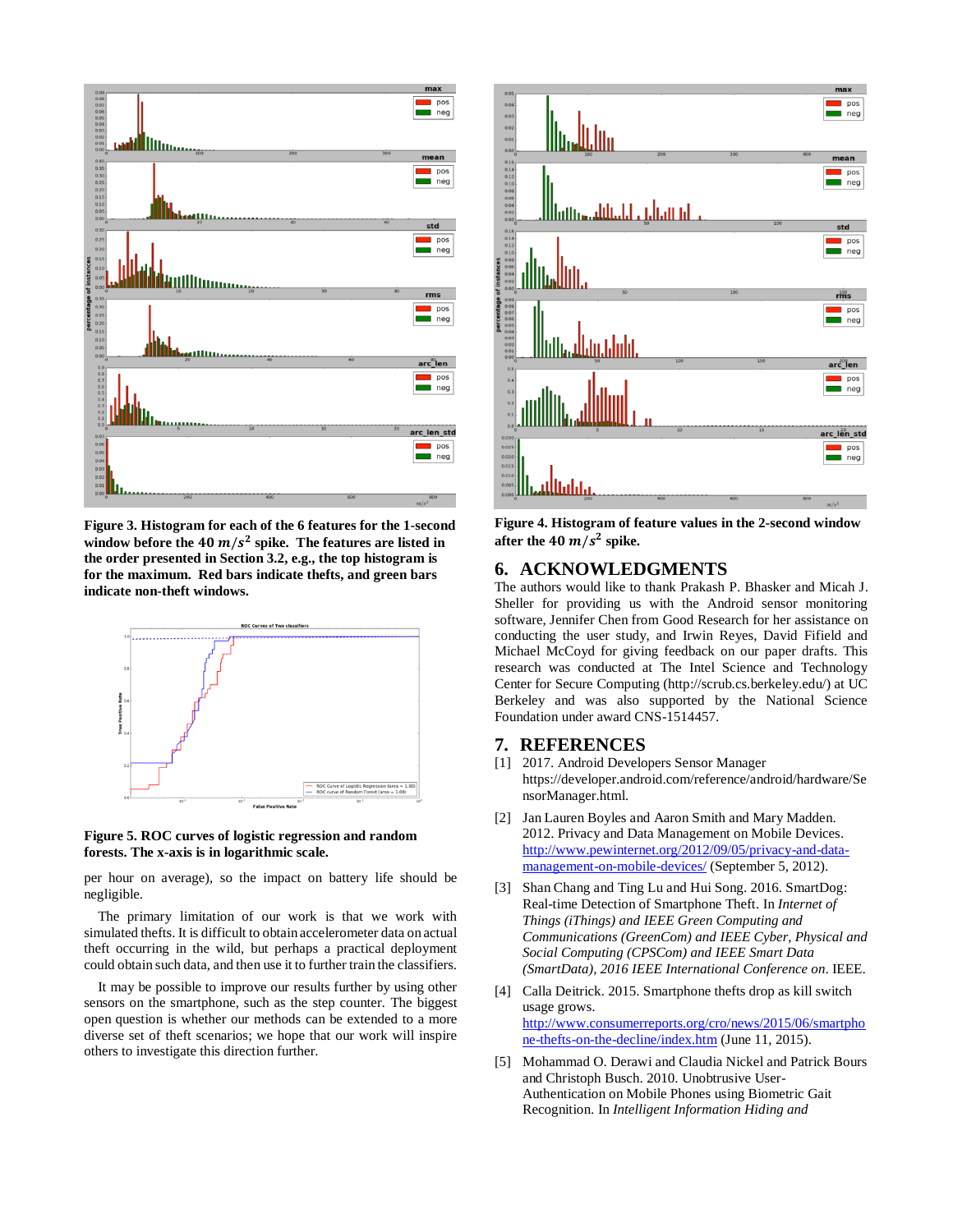*Multimedia Signal (IIH-MSP) Sixth International Conference Processing*. IEEE, 306-311

- [6] Sanorita Dey and Nirupam Roy and Wenyuan Xu and Romit Roy Choudhury and Srihari Nelakuditi. 2014. AccelPrint: Imperfections of Accelerometers Make Smartphones Trackable. In *Proceedings of the 20th Annual Network and Distributed System Security Symposium (NDSS '14)*.
- [7] Serge Egelman and Sakshi Jain and Rebecca S. Portnoff and Kerwell Liao and Sunny Consolvo and David Wagner. 2014. Are You Ready to Lock? Understanding User Motivations for Smartphone Locking Behaviors. In *Proceedings of 2014 ACM SIGSAC Conference on Computer and Communications Security.* ACM SIGSAC, 750-761.
- [8] Tao Feng and Xi Zhao and Weidong Shi. 2013. Investigating Mobile Device Picking-up Motion as a Novel Biometric Modality. *Biometrics: Theory, Applications and Systems (BTAS), 2013 IEEE Sixth International Conference on*. IEEE
- [9] Harbach, Marian and De Luca, Alexander and Malkin, Nathan and Egelman, Serge. 2016. Keep on Lockin' in the Free World: A Multi-National Comparison of Smartphone Locking. In *Proceedings of 2016 CHI Conference on Human Factors in Computing Systems (CHI '16)*. ACM, New York, NY, USA 4823-4827. [http://doi.acm.org/10.1145/2858036.2858273.](http://doi.acm.org/10.1145/2858036.2858273)
- [10] Felix Juefei-Xu and Chandrasekhar Bhagavatula and Aaron Jaech and Unni Prasad and Marios Savvides. 2012. Gait-ID on the Move: Pace Independent Human Identification Using Cell Phone Accelerometer Dynamics. In *Biometrics: Theory, Applications and Systems (BTAS), 2012 IEEE Fifth International Conference on*. IEEE.
- [11] Jennifer R. Kwapisz and Gary M. Weiss and Samuel A. Moore. 2010. Cell Phone-Based Biometric Identification. In *Biometrics: Theory Applications and Systems (BTAS), 2010 Fourth IEEE International Conference on*. IEEE.
- [12] Shrirang Mare and Andres Molina-Markham and Cory Cornelius and Ronald Peterson and David Kotz. 2014. ZEBRA: Zero-Effort Bilateral Recurring Authentication. In *Security and Privacy (SP), 2014 IEEE Symposium on*. IEEE, 705-720.
- [13] Abena Primo and Vir V. Phoha and Rajesh Kumar and Abdul Serwadda. 2014. Context-Aware Active Authentication Using Smartphone Accelerometer Measurements. In *Proceedings of the IEEE Conference on Computer Vision and Pattern Recognition Workshops.* IEEE, 98-105.
- [14] scikit-learn. 2016. 3.2.4.3.1. sklearn.ensemble.RandomForestClassifier. [http://scikit](http://scikit-learn.org/stable/modules/generated/sklearn.ensemble.RandomForestClassifier.html)[learn.org/stable/modules/generated/sklearn.ensemble.Rando](http://scikit-learn.org/stable/modules/generated/sklearn.ensemble.RandomForestClassifier.html) [mForestClassifier.html](http://scikit-learn.org/stable/modules/generated/sklearn.ensemble.RandomForestClassifier.html) (2016).